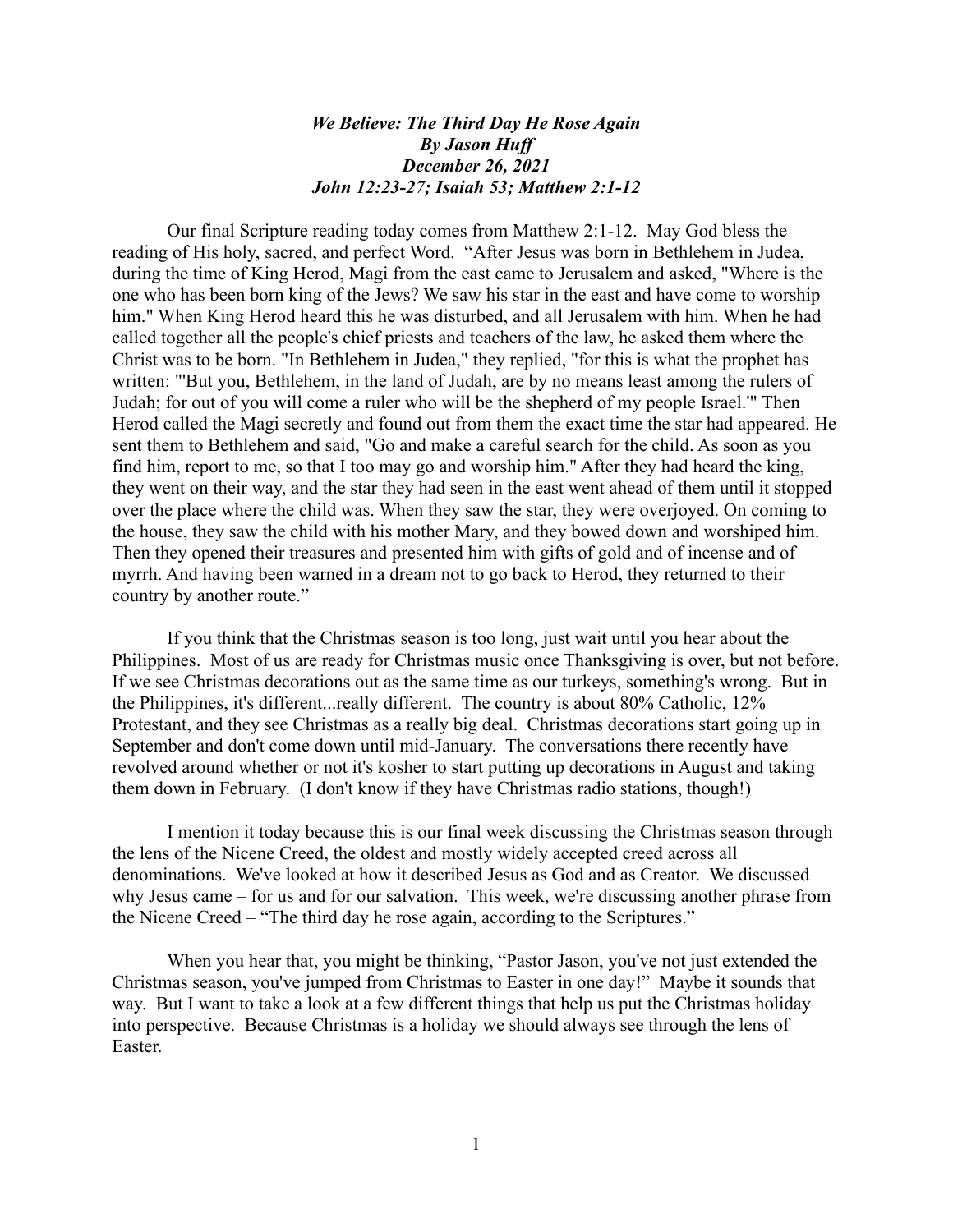My dad had a strange sort of habit. He would always read the last chapter of a book first. Then he'd go back to the beginning and start from there. For many people, spoilers aren't such a big deal. The big twist, the big reveal, isn't as important as how you get there. There's a good point to that – a great surprise or two in a book doesn't make a poorly-written book well written.

And a bad ending can make you question why you started something in the first place. I don't know how many TV shows I've watched over time that have been cancelled at a cliffhanger. Viewers of the HBO series *Game of Thrones* and the recent *Star Wars* sequels have found the endings of those were so bad that it made them question the time and effort they'd put into them. They can poison everything that came before. On the other hand, a series that ends on a very satisfying note – *The Chronicles of Narnia*, *Harry Potter*, *The Lord of the Rings* – those stories we can go back to time and time again because we know the destination is worth the trip.

That's the truth of the Christmas story. There's no other birth we celebrate so widely for so long throughout the world. The Muslims celebrate Mohammed's birth and Buddhists the birth of Siddhartha Gautama, but there's no idea of Advent or the twelve days of Christmas. Christmas is a pretty huge thing celebrated almost for a full month in our country. But the only reason that we have Christmas is because we have Easter. If Jesus did not rise on the third day according to the Scriptures, then we not only don't have Easter, we don't have Christmas.

When we read the Christmas story, we have to acknowledge that *Jesus' death is foreshadowed from His birth*. In Luke's telling of the Christmas story, in Luke 2:35, there is a devout and righteous man who had the Holy Spirit named Simeon. The Spirit had revealed to Simeon that, before he died, he would see the Messiah. The Spirit moves him to visit the temple at the same time that Jesus is presented for consecration, and Simeon knows this child is the one. He praises God and blesses them, and he prophecies briefly about what Jesus will do. And he warns Mary, "And a sword will pierce your own heart too." Simeon knows that Mary will see her son die prematurely and unjustly at the hands of those He came to save.

Move a little further on and we reach the story of the wise men told in Matthew 2, which we heard this morning. When the wise men reach Jerusalem with news of the birth of the King of the Jews, everyone is disturbed, not least of all Herod the Great. Herod, being deeply paranoid about having purchased his kingship from Caesar and having no actual claim to the title – not even being Jewish by birth but from Edom – he starts formulating a deadly plan that will wind up with the deaths of all the infant males in Bethlehem.

The kings arrive and share their gifts, two of which were used in burial rituals. As the family escapes to Egypt, death is on their heels. And while it would have made logical sense for Jesus to grow up in Jerusalem, close to the temple and close to all the biblical scholars of the day, because of the danger Herod's son presents, Joseph moves them back to Nazareth, far from the eyes of a potentially dangerous king.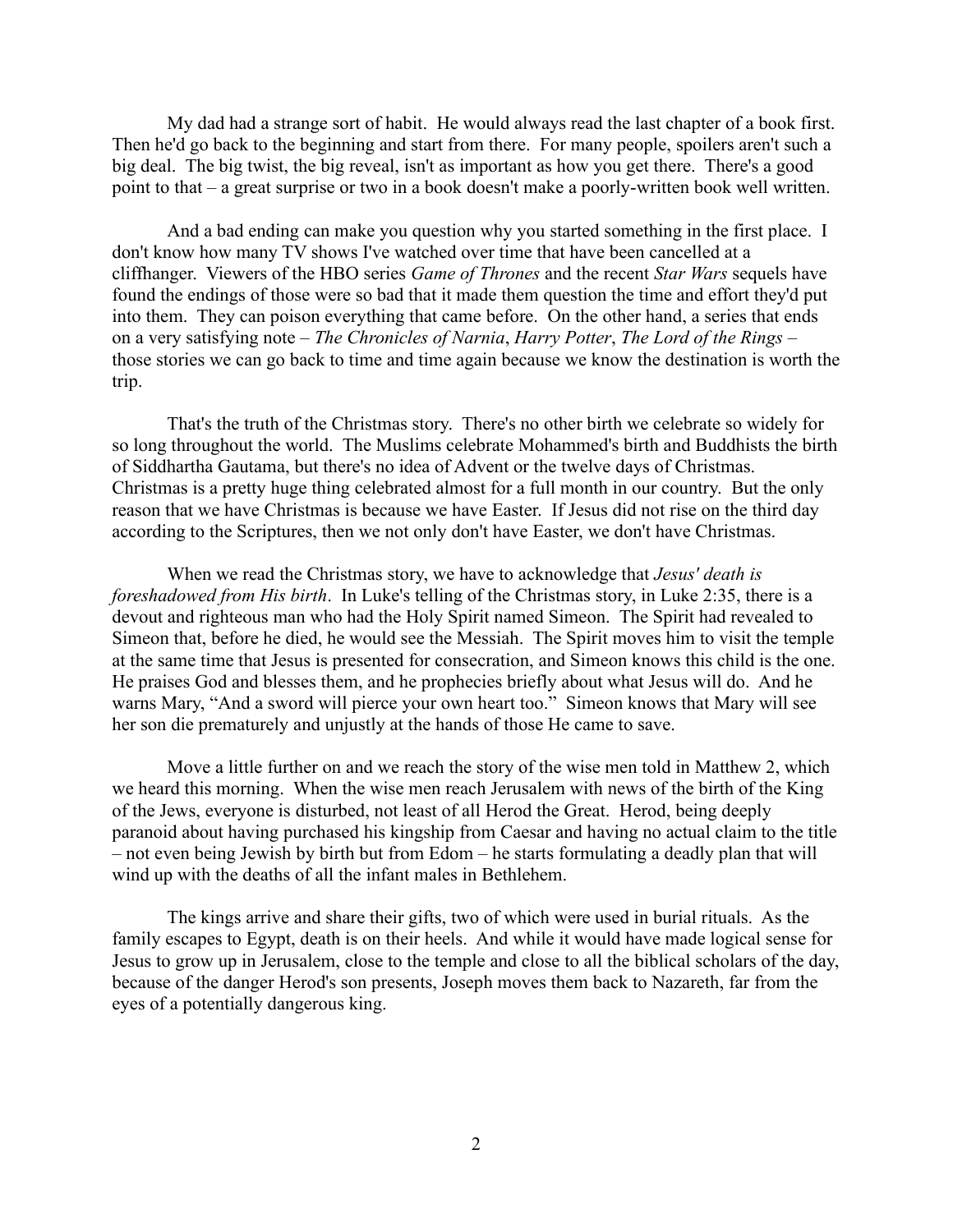Jesus' mission is also on the forefront of His mind during His earthly ministry. He does all the signs of the Messiah; when John the Baptist's sends disciples to make sure Jesus was in fact the right guy, "Go back and report to John what you have seen and heard: The blind receive sight, the lame walk, those who have leprosy are cleansed, the deaf hear, the dead are raised, and the good news is proclaimed to the poor." But as soon as those signs are understood, the very first thing Jesus teaches the disciples after they realize He is truly the Messiah, the Son of God, is that He will be crucified and rise again on the first day. He wastes no time.

Because the signs of the Messiah are important. The teaching of the Messiah is far more important. But the mission of the Messiah is the most important of all. That's what we heard from John 12 this morning. Jesus predicts His death and resurrection again, and now He's in Jerusalem. By Friday, He will have died on a cross. He says His soul is troubled. And that's what we should expect – His divine nature knows He will rise, but His human nature still does not want the pain and suffering He is about to undergo. Yet how does He explain it? "No, it was for this very reason I came to this hour."

He's summing it all up. The reason He was incarnate of the Holy Spirit and the virgin Mary, the reason He was born in a lowly place and placed in a manger, the reason He spent nearly three decades in obscurity growing up, learning a trade, living a relatively normal life of a peasant, yet one constantly in connection with the Father's will where He lived according to that will without fail...the reason for all those things was leading up to His death and resurrection.

Here's the thing we have to remember too: *His resurrection was foreshadowed as well*. The reason that we say, "The third day He rose again, *according to the Scriptures*," is not because we believe the New Testament, though we do. This is a direct quotation from Paul in 1 Corinthians 15:4. Back then, there was no New Testament! Jesus dies and was resurrected as the Scriptures foretold it would be. Hosea 6 speaks about "after two days He will revive us; on the third day He will restore us so we may live in His presence."

Jesus spoke how the greatest sign – the only sign given to those who would not believe the miracles – would be "the sign of Jonah," who came out unscathed after three days in the belly of the whale. Both were references to the fact that the Messiah would rise on the third day. Other Scriptures aren't quite as exact but still were prophecies of the Messiah rising from death like today's passage from Isaiah 53. There we see the death of the Messiah followed by His seeing His offspring, the prolonging of His days, and seeing the light of life.

Not only do we have those prophecies and predictions, but even before His birth, the angel tells Mary in Luke 1:33 that Jesus "will reign over Jacob's descendants forever; His kingdom will never end." The only way that could come true is if Jesus were to live after death. The Hebrews believed in Sheol, the grave, as the resting place of the dead. There were hopes of a resurrection, a life after death, but those were weak and inconclusive before the coming of Jesus. There was no idea that Jesus could live, die, and then reign as a spirit. He would need to be alive. And so it was. Jesus was resurrected and lives forever in order to reign over the Kingdom of God that the Father has given to Him.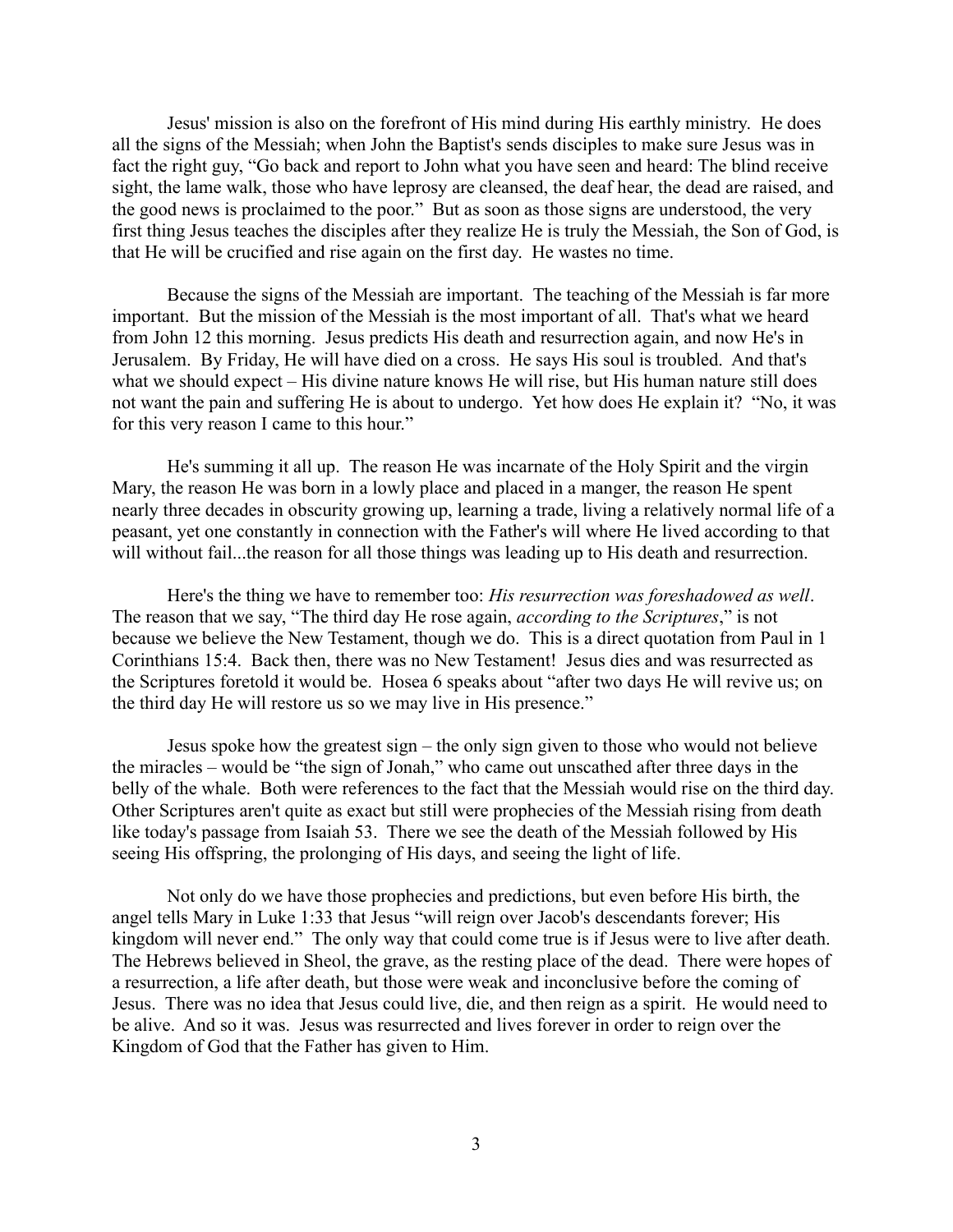We know the end, so we can celebrate the beginning. The millions upon millions of pages that have been written about Jesus, examining the Scriptures, commentary upon commentary and devotional upon devotional, they were written because the story has the perfect ending, a beautiful ending God intended from the start. When we reach the end of the book of Revelation, we get to see just a tiny glimpse into all the benefits the resurrection brings to those who believe. And yet all that too is dependent on the resurrection itself. No resurrection, no Christmas morning. No resurrection, no new heavens and new earth where sorrow and shame and suffering have permanently passed away. The resurrection is why we celebrate Christmas. It's the ending that makes the beginning worth telling.

So we might ask – why is Christmas such a big thing? If Easter is the day that really matters so much, what is the deal with Christmas? I think it's this – God is a storyteller. You know who reads the books on theology in the congregation? Me. I'm that guy. I've occasionally found a guy who's not a pastor who really enjoys commentaries on the Bible and learning about theology and the nitty gritty of what's going on in Greek and Hebrew.

But you know what? God made very few of us. And God isn't looking for all of us to become Bible nerds. Everyone should read their Bible daily, should pray daily, check in with God often, absolutely. But not everyone can wrap their mind around every deep theological argument out there. There are plenty of discussions I can barely fathom.

Do you know what God made a lot of? People who enjoy stories. We all know it's true. If I tell you a lot of gospel truth in the service, you'll remember a little bit of it, maybe. It might inspire you towards greater faithfulness or discipleship or love of Jesus. But if I tell you an anecdote or a story, you'll remember it a lot longer. Stories stick with us. We hear the things that make us feel – laugh, cry, get angry. Truth told in factual form makes us intellectually satisfied but not emotionally fulfilled. Truth lived out – like Jesus did – we can relate to.

Jesus was a storyteller throughout His life. He asked questions far more often than He answered them, and many of the questions He was asked, He answered indirectly with a story. We remember the story of the Good Samaritan which started with a lawyer trying to justify himself, asking Jesus, "Who is my neighbor?" Jesus doesn't answer that question at all. He answers the question He wants to answer through the story that shows us what it is to be a good neighbor.

Jesus told stories about home builders, masters and servants, farmers, a friend knocking on a neighbor's door late at night, a widow hunting down justice from a crooked judge, a faithful father with two ungrateful sons – one who leaves home with his inheritance and the other who stays begrudgingly. I don't have to say much about them because if you've heard the story, it's probably stuck with you.

But it wasn't just Jesus telling stories. God has shaped history to tell us a grand story, one of great love and soul-destructive sin and amazing redemptions. Themes and patterns weave their way throughout thousands of years of recorded history as God provides a way for His wayward people time and again.